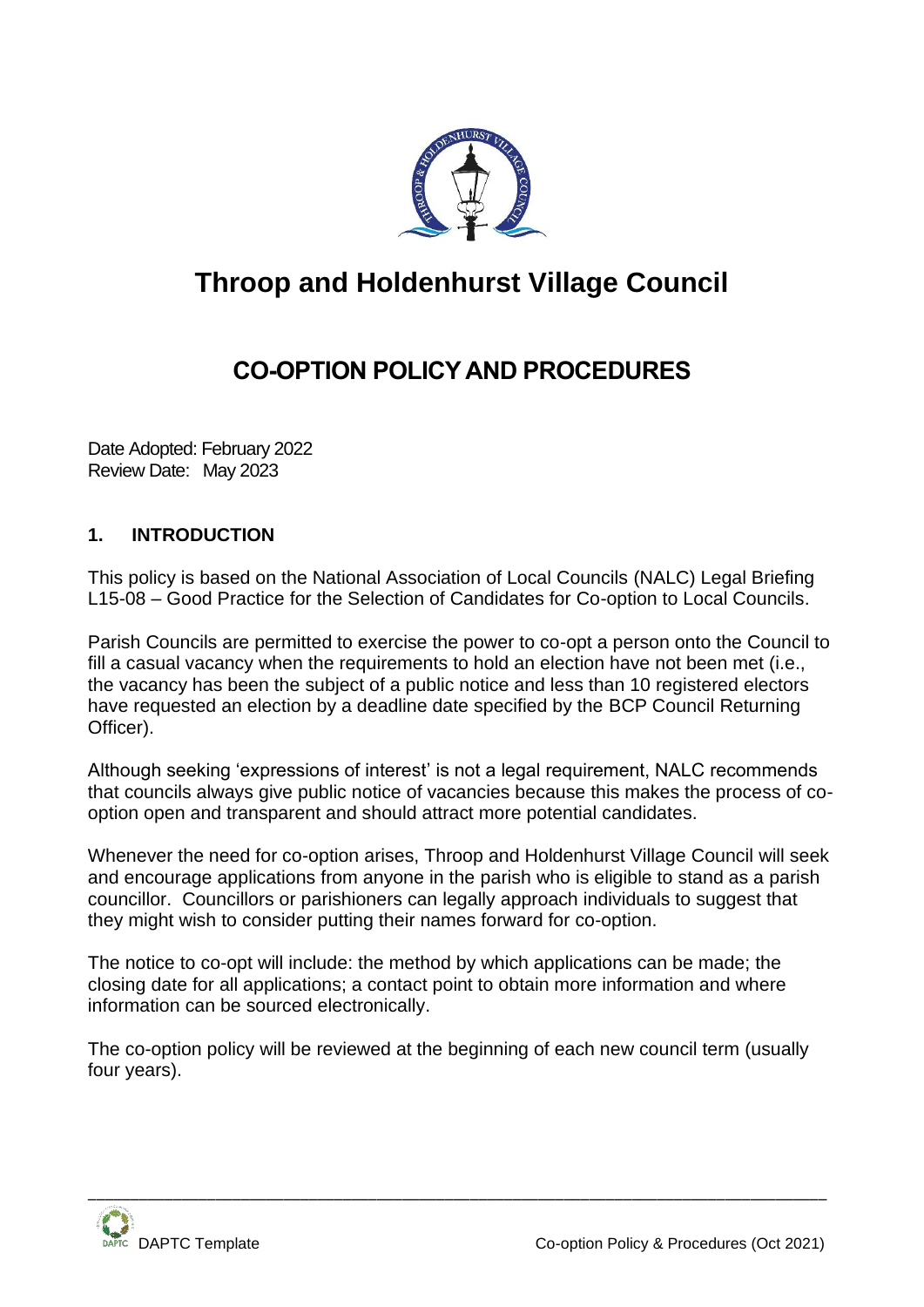## **2. Co-option - Stage 1**

The co-option of a parish councillor occurs when a casual vacancy has arisen on the council and no poll (by-election) has been called. A casual vacancy occurs when one of the following occurs during the council's term of office:

- a councillor fails to make their declaration of acceptance of office at the proper time;
- a councillor resigns;
- a councillor dies;
- a councillor becomes disqualified; or
- a councillor fails for six months to attend a meeting when summoned to do so and their apologies are not accepted.

Throop and Holdenhurst Village Council will notify BCP Council of a casual vacancy and then give public notice of the vacancy to give electors the opportunity to request an election. This occurs when ten electors write to BCP Council stating that an election is requested.

If a by-election is called, a polling station will be organised by BCP Council and polling cards sent to residents. Throop and Holdenhurst Village Council will be expected to pay the costs incurred with a by-election.

If more than one candidate is nominated, a by-election will take place. When there is only one candidate they are duly elected without a ballot.

If ten residents do not request a ballot within the fourteen days of the public notice being posted, BCP Council will inform Throop and Holdenhurst Village Council that they can proceed with co-option, as follows:

- Advertise the vacancy for four weeks on the council notice boards and website.
- Advise the council that the co-option policy has been instigated.

## **3. Co-option – Stage 2**

Insufficiency of candidates at an ordinary election also provide the parish council with authority to exercise its rights to co-opt any person or persons to fill any vacancies within thirty-five days following the date of the ordinary election.

\_\_\_\_\_\_\_\_\_\_\_\_\_\_\_\_\_\_\_\_\_\_\_\_\_\_\_\_\_\_\_\_\_\_\_\_\_\_\_\_\_\_\_\_\_\_\_\_\_\_\_\_\_\_\_\_\_\_\_\_\_\_\_\_\_\_\_\_\_\_\_\_\_\_\_\_\_\_\_\_\_\_\_\_\_\_\_

## **4. Eligibility of Candidates**

The parish council can consider any person to fill a vacancy provided that: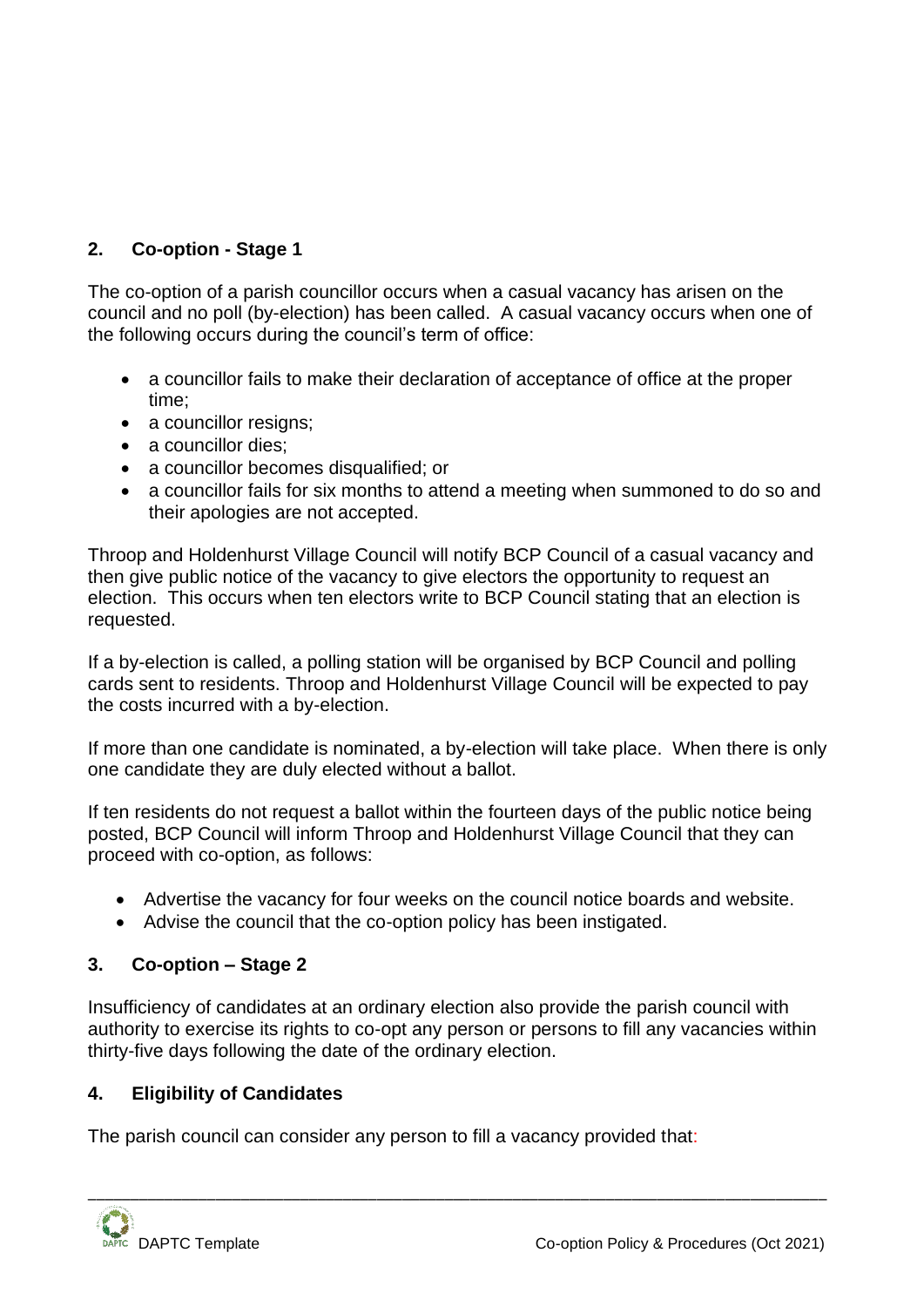- they are on the parish electoral register; or
- they have resided in the parish for the past twelve months or rented/tenanted land in the parish; or
- their principal place of work is in the parish; or
- they live within three miles (direct) of the parish.

There are certain disqualifications for election, as follows:

- holding a paid office under the local authority;
- bankruptcy:
- having been sentenced to a term of imprisonment (whether suspended or not) of not less than three months, without the option of a fine, during the five years preceding the election;
- being disqualified under any enactment in relation to corrupt or illegal practice.

Eligibility of the candidates will be confirmed at Full Council by the Clerk, as per the Local Government Act 1972, s79 and s80.

All eligible candidates will be invited to attend a meeting of the Full Council following the application deadline. If candidates are unable to attend, the meeting will not be rearranged.

#### **5. Applications**

To assist candidates, a co-option criterion has been prepared - please refer to Appendix A. This will provide candidates with guidance on areas they may wish to include on their application forms.

Candidates will be requested to:

- confirm their eligibility for the position of parish councillor within the statutory rules (please refer to Appendix B) and
- submit information about themselves by completing an application form (please refer to Appendix C).

Following receipt of application(s) and at the next Full Council meeting there will be an agenda item, as follows:

'To receive and consider written applications for the office of Parish Councillor and to coopt a candidate to fill the vacancy for the Throop and Holdenhurst Village Council' Prior to Full Council, where applications for co-option will be considered, applications will ideally be circulated to all councillors at least three clear days prior to the meeting. If this is not possible, then applications will be tabled at the meeting and enough time allowed during the meeting for councillors to consider the applications. All applications will be marked 'strictly confidential' prior to circulation.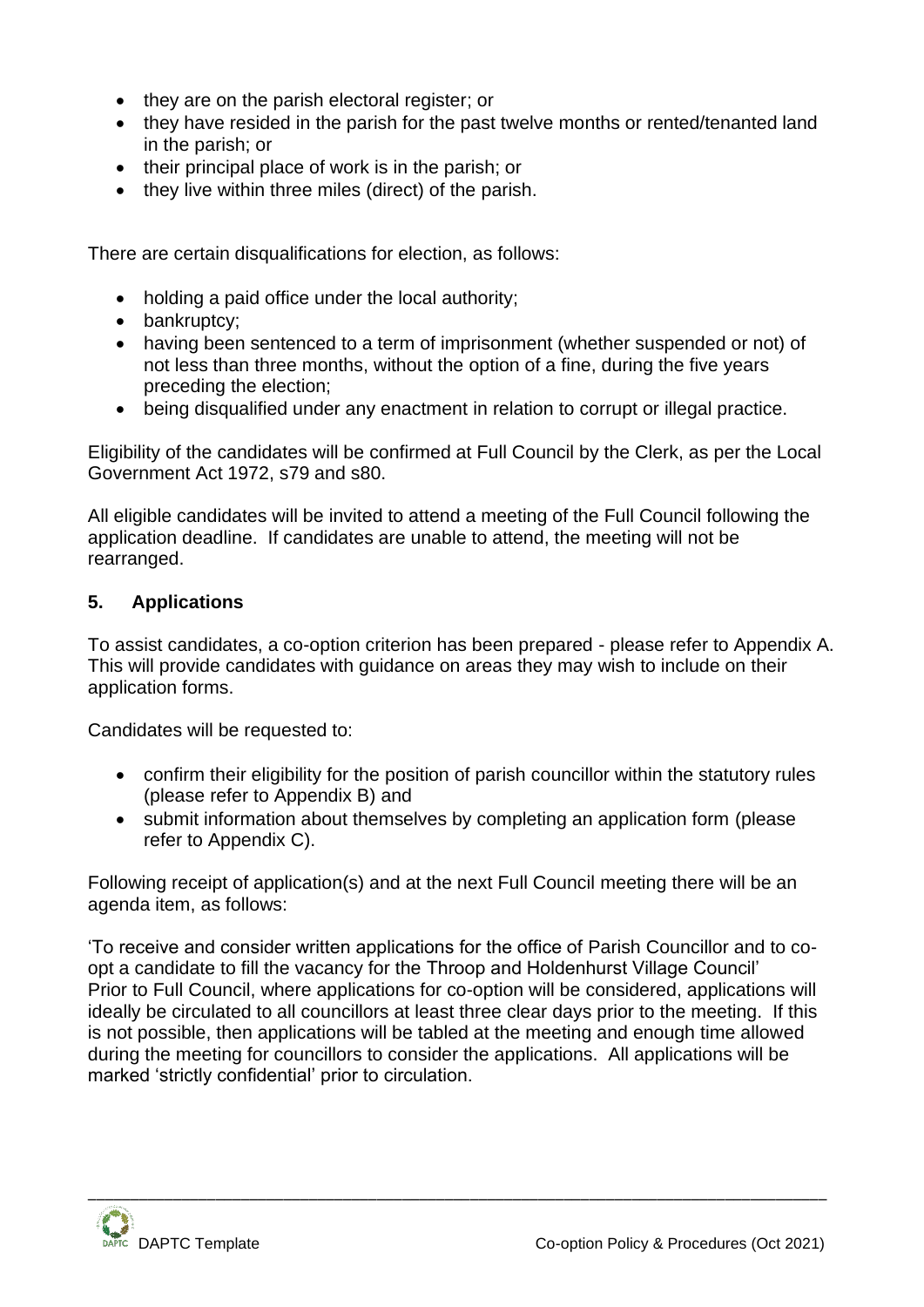## **6 Full Council – Co-option Meeting**

Candidates will have five minutes to introduce themselves to members, give information on their background and experience and explain why they wish to become a member of Throop and Holdenhurst Village Council.

After presentations have been made, members will have the opportunity to ask candidates a few questions before proceeding to vote. Note: If a candidate is unable to attend the meeting, the application can still be considered, and voting will be based on the application only.

The process will be carried out in a public session and there must be no discussion between members prior to a vote being taken. Note: where the council are discussing the merits of a candidate and personal attributes, this could be prejudicial, and the council should resolve to exclude members of the press and public.

If a candidate is a relative of a councillor, that councillor should declare a prejudicial interest and withdraw from the meeting.

When all candidates have finished giving their submissions, the council will proceed to vote with each candidate being proposed and seconded by the councillors in attendance and a vote by a show of hands. A recorded vote may be requested (Local Government Act 1972, section 12, para. 39).

In order for a candidate to be elected to the council, it will be necessary for them to obtain an absolute majority of votes cast (50% plus 1 of the votes available at the meeting).

If there are more than two candidates and there is no candidate with an overall majority in the first round of voting, the candidate with the least number of votes will drop out of the process. Further rounds of voting will then take place with the process repeated until a candidate has an absolute majority.

Only those parish councillors present at the meeting may vote upon a person to fill the vacancy. Councillors will have one vote per vacancy to be filled. The Chair has the casting vote. Votes cannot be made by proxy.

The Clerk will notify Electoral Services of the new councillor appointment, initiate 'Acceptance of Office' paperwork and 'Registration of Interests' within twenty-eight days of being elected.

If insufficient candidates come forward for co-option, the process should continue whereby the vacancies are advertised again.

If there is more than one vacancy and the number of candidates equals the number of vacancies, all the vacancies may be filled by a single composite resolution. Note: if the number of candidates exceeds the number of vacancies each vacancy must be filled by a separate vote or a series of votes.

Throop and Holdenhurst Village Council is not obliged to fill all vacancies but must take steps to advertise for further co-options or hold an election, where applicable, to fill vacancies.

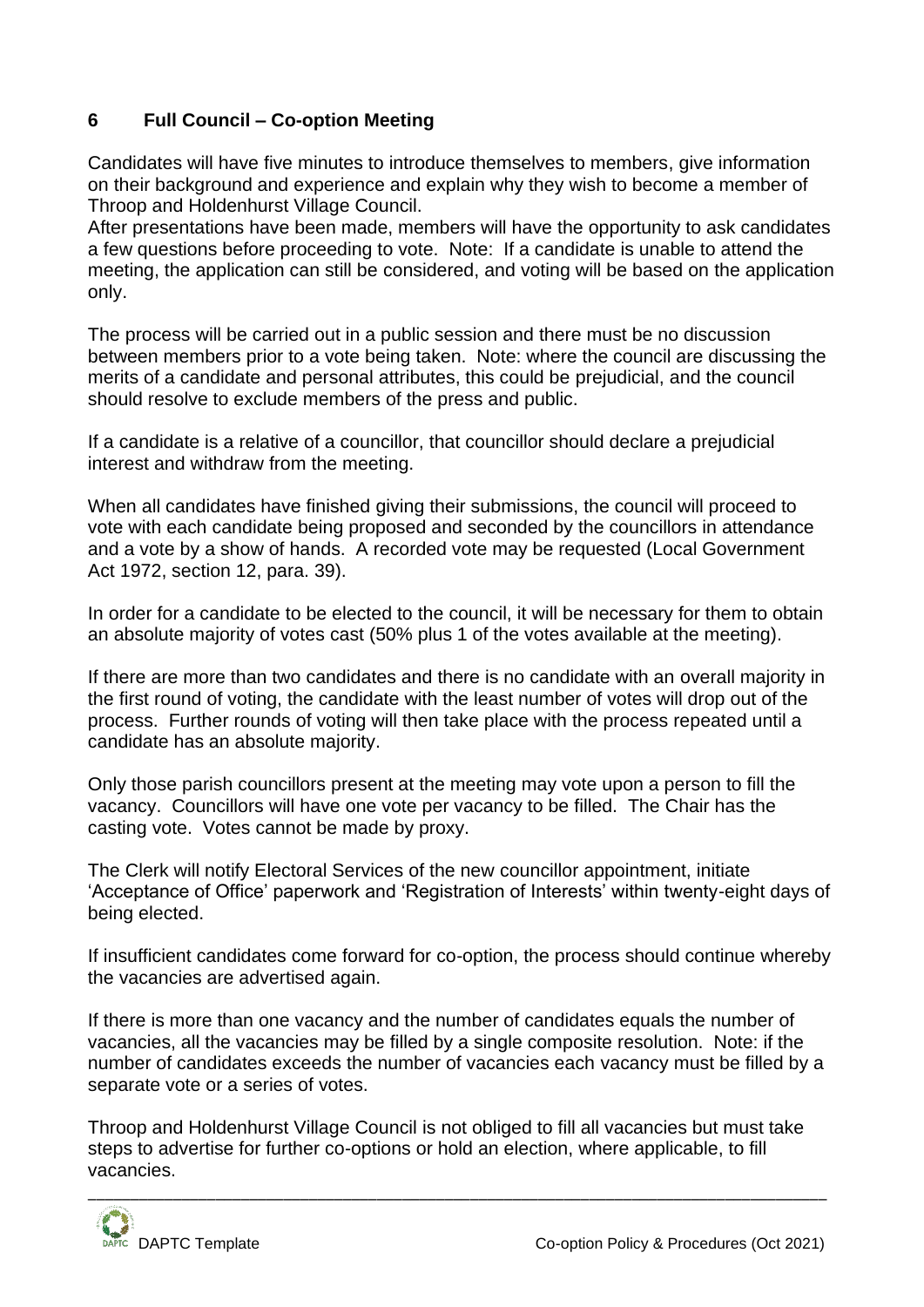Any candidate(s) found to be offering inducements of any kind will be disqualified.

#### **6. Elected Councillors – Co-option**

Successful co-opted candidates become councillors with immediate effect and are no different to any other member.

Co-opted members will be asked to sign a Declaration of Acceptance of Office and agree to abide by the Local Government Code of Conduct introduced under the Localism Act 2011. They may take their seat at council and are then able to be appointed to a committee.

Any application can be considered in a candidates(s) absence but, if successful, members would need to agree for him/her to sign the Declaration of Office in accordance with Local Government Act 1972, section 83(3), either before or at the next Full Council meeting.

#### **7. Applying for a Casual Vacancy**

Candidates who are interested in applying for a casual vacancy need to wait until the public notice appears. Candidates can write to the parish/town council directly expressing their interest in the casual vacancy and request that it considers their application when it has authority to co-opt (please refer to item no. 2 - Co-option Stage 1).

#### **8. REVIEW**

This policy was reviewed by the Throop and Holdenhurst Village Council on 23<sup>rd</sup> February 2022 Minute No. (113/21) and ratified by Full Council on the 23<sup>rd</sup> of February 2022

\_\_\_\_\_\_\_\_\_\_\_\_\_\_\_\_\_\_\_\_\_\_\_\_\_\_\_\_\_\_\_\_\_\_\_\_\_\_\_\_\_\_\_\_\_\_\_\_\_\_\_\_\_\_\_\_\_\_\_\_\_\_\_\_\_\_\_\_\_\_\_\_\_\_\_\_\_\_\_\_\_\_\_\_\_\_\_

The next review date is May 2023

#### **9. REFERENCES**

Data Protection Act 1998 Equality Act 2010 Employment Rights Act 1996 The Human Rights Act 1998 Local Government Act 1972 sch12, para 39 Local Government Act 1972, s79 and s80 Local Government Act 1972, s83(3) NALC Legal Briefing L15-08

Signed:

Chairman of Throop and Holdenhurst Village Council

Date……………………………………………………

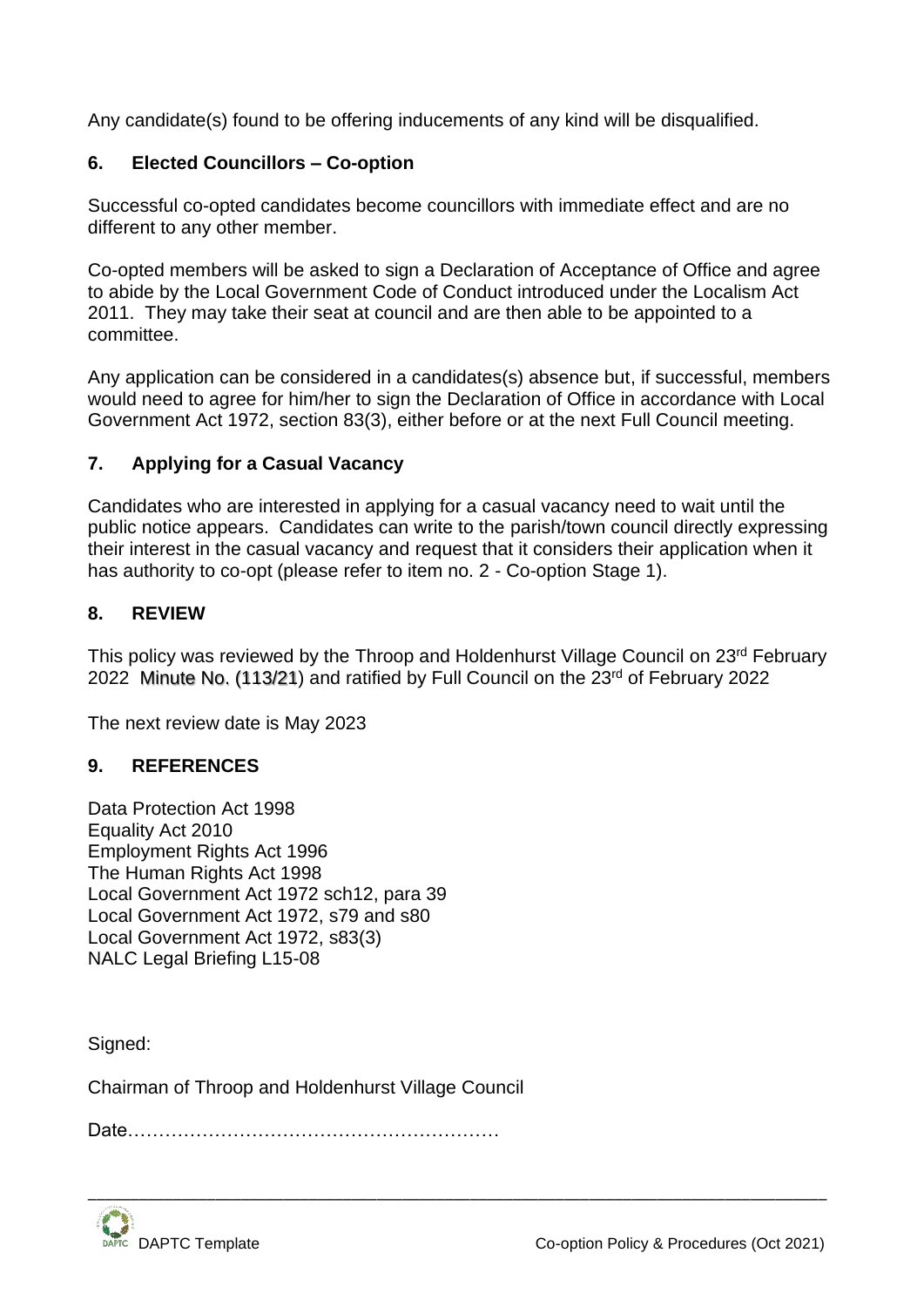## **CO-OPTED COUNCILLOR**

## **PERSON SPECIFICATION**

| <b>COMPETENCY</b>                               | <b>ESSENTIAL</b>                                                                                                                                                                                                                                                                                                                                                                                                                                                                                                                                                                                                                                                                                                                                                                                                                                                                                                                                                                                                                                                                                              | <b>DESIRABLE</b>                                                                                                                                                                                                                                                                  |
|-------------------------------------------------|---------------------------------------------------------------------------------------------------------------------------------------------------------------------------------------------------------------------------------------------------------------------------------------------------------------------------------------------------------------------------------------------------------------------------------------------------------------------------------------------------------------------------------------------------------------------------------------------------------------------------------------------------------------------------------------------------------------------------------------------------------------------------------------------------------------------------------------------------------------------------------------------------------------------------------------------------------------------------------------------------------------------------------------------------------------------------------------------------------------|-----------------------------------------------------------------------------------------------------------------------------------------------------------------------------------------------------------------------------------------------------------------------------------|
| <b>Personal Attributes</b>                      | Sound knowledge and<br>$\bullet$<br>understanding of local affairs<br>and the local community.<br>Forward thinking.<br>$\bullet$                                                                                                                                                                                                                                                                                                                                                                                                                                                                                                                                                                                                                                                                                                                                                                                                                                                                                                                                                                              | Can bring a new skill,<br>$\bullet$<br>expertise or key local<br>knowledge to the Council.                                                                                                                                                                                        |
| Experience, Skills,<br>Knowledge and<br>Ability | Ability to listen constructively.<br>$\bullet$<br>A good team player.<br>$\bullet$<br>Ability to undertake a variety of<br>٠<br>projects.<br>An interest in local matters.<br>$\bullet$<br>Ability and willingness to<br>$\bullet$<br>represent the Council and their<br>community.<br>Good interpersonal skills and<br>٠<br>able to contribute opinions at<br>meetings whilst willing to see<br>others' views and accept<br>majority decisions.<br>Ability to communicate<br>٠<br>succinctly and clearly.<br>Ability and willingness to work<br>$\bullet$<br>closely with other members<br>and to maintain good working<br>relationships with all members<br>and staff.<br>Ability and willingness to work<br>$\bullet$<br>with the Council's partners<br>(e.g. voluntary groups, other<br>parish Councils, principal<br>authority, charities).<br>Ability and willingness to<br>undertake induction training<br>and other relevant training.<br>Ability and willingness to<br>attend meetings of the<br>Council.<br>Ability and willingness to<br>represent the Council at other<br>meetings, as necessary. | Experience of working<br>$\bullet$<br>with voluntary and or<br>local community / interest<br>groups.<br>Basic knowledge of legal<br>$\bullet$<br>issues relating to town<br>and parish Councils or<br>local authorities<br><b>Experience of delivering</b><br>٠<br>presentations. |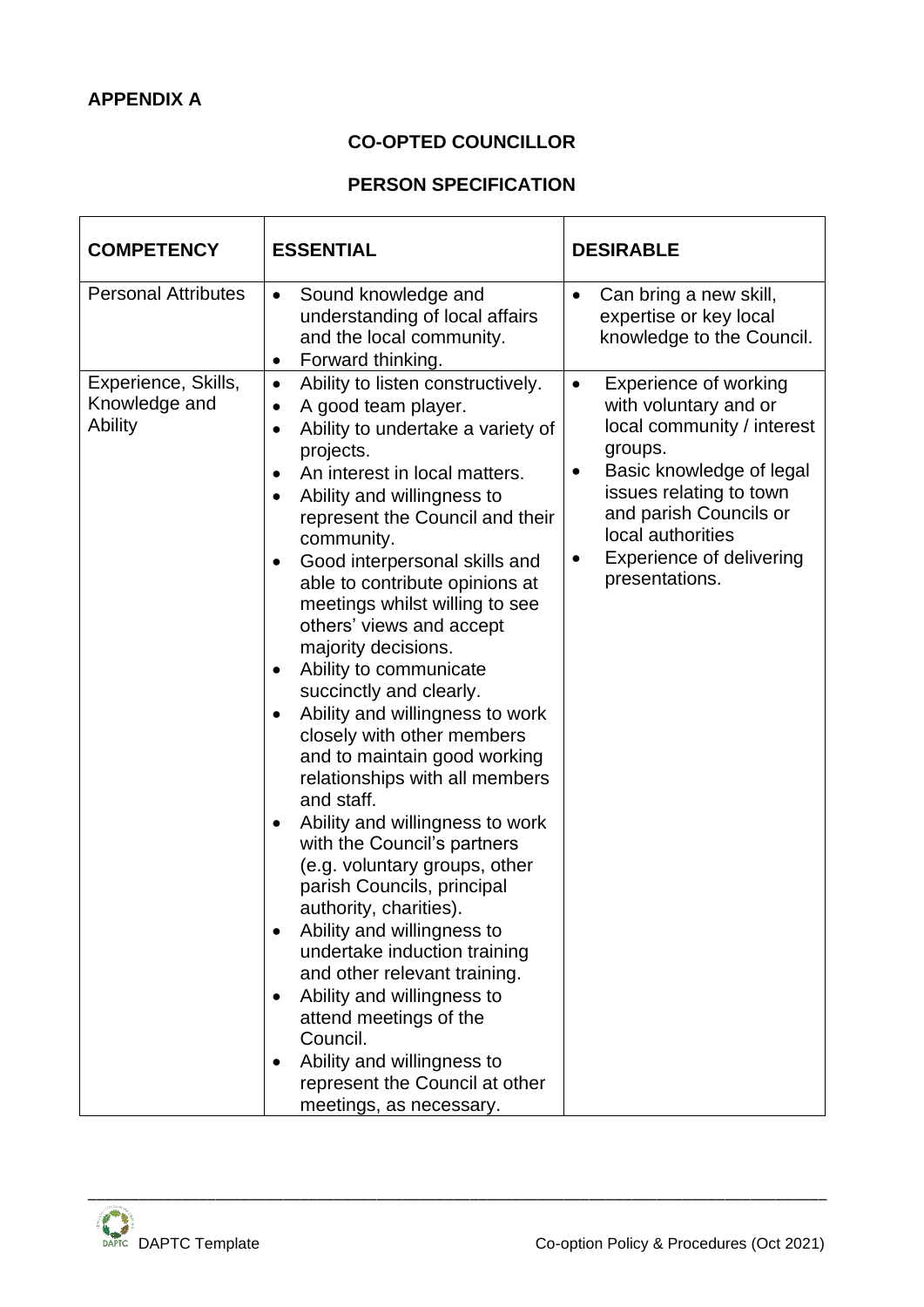## **APPENDIX B Throop and Holdenhurst Village Council**

## **Councillor Co-option Eligibility Form**

| Are you a British subject, citizen of the Commonwealth or a citizen of the<br><b>European Union?</b>                                                                                                                                                                 | Yes/No |  |
|----------------------------------------------------------------------------------------------------------------------------------------------------------------------------------------------------------------------------------------------------------------------|--------|--|
| On the 'relevant date' (i.e. the day on which you are nominated or if there is<br>a poll on the day of election) are you 18 years of age or over?                                                                                                                    |        |  |
| Are you registered as a local government elector for the parish of Throop<br>and Holdenhurst Village Council                                                                                                                                                         | Yes/No |  |
| During the whole of the twelve months preceding the date of your co-option,<br>have you occupied as owner or tenant, land or other premises in the parish<br>of Throop and Holdenhurst Village Council                                                               | Yes/No |  |
| During the whole twelve months preceding your co-option, has your principal<br>or only place of work been in the parish of Throop and Holdenhurst Village<br>Council                                                                                                 | Yes/No |  |
| During the whole of the twelve months preceding your co-option, have you<br>lived in the parish of Throop and Holdenhurst Village Council or within three<br>miles of Throop and Holdenhurst Village Council                                                         | Yes/No |  |
| Under the Local Government Act 1972, section 80, a person is<br>disqualified from being elected as a local councillor or being a member<br>of a local council if specific criteria are not met:                                                                      |        |  |
| Are you an employee of Throop and Holdenhurst Village Council?                                                                                                                                                                                                       | Yes/No |  |
| Are you the subject of a bankruptcy restrictions order or interim order?                                                                                                                                                                                             | Yes/No |  |
| Within the last five years, have you been convicted of an offence in the UK,<br>Channel Islands or the Isle of Man which resulted in a sentence of<br>imprisonment (whether suspended or not) for a period of three months or<br>more, without the option of a fine? | Yes/No |  |
| Are you disqualified by order of a court from being a member of a local<br>authority?                                                                                                                                                                                | Yes/No |  |

#### **Declaration**

I, *………………………………….*, hereby confirm that I am eligible for the vacancy of Throop and Holdenhurst Village Council and the information given on this form is a true and accurate record.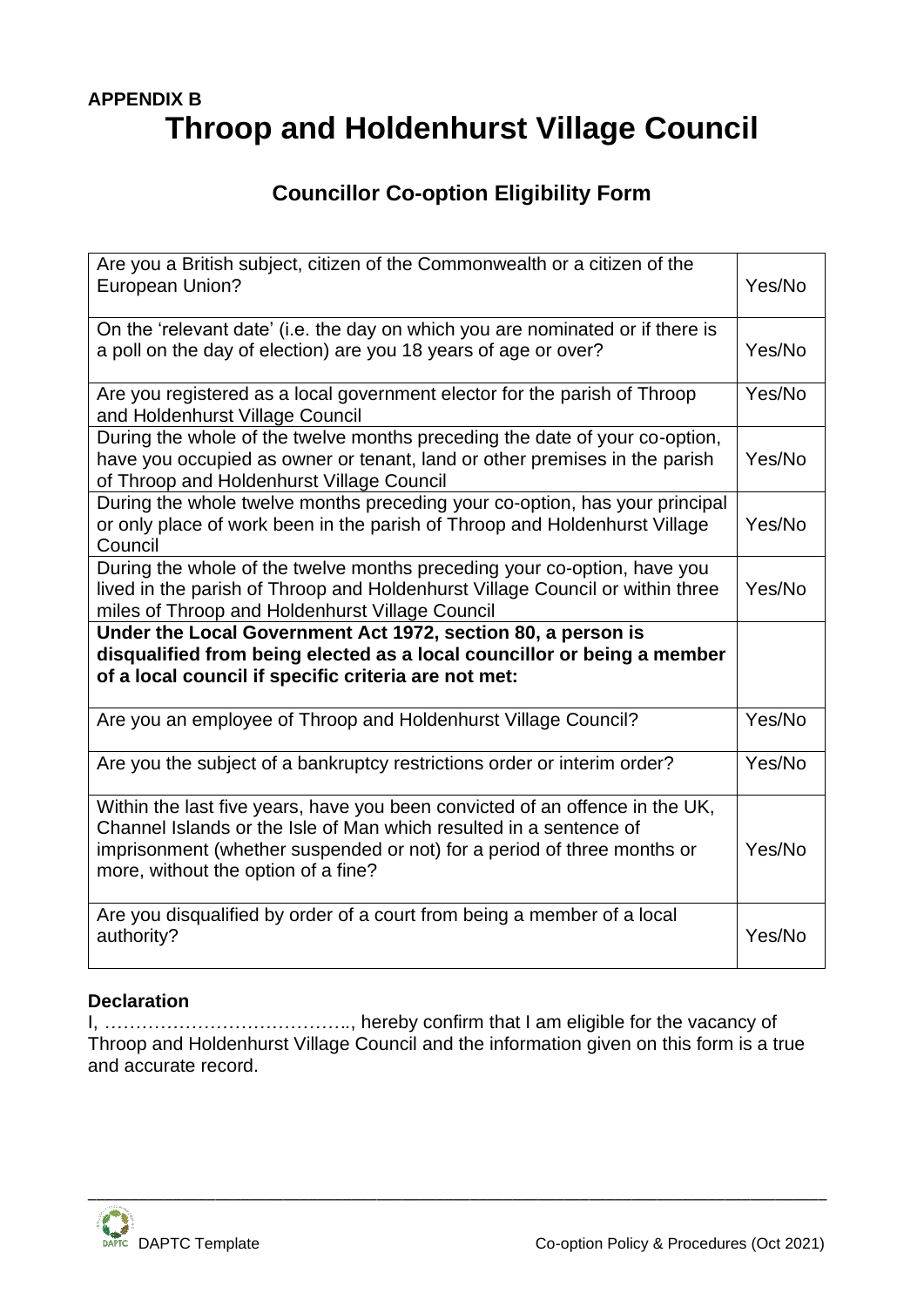#### **APPENDIX C**

## **Application for Co-option (Casual Vacancy - Councillor)**

| <b>First Name</b>                                                                                                                                                                                                        |  |  |
|--------------------------------------------------------------------------------------------------------------------------------------------------------------------------------------------------------------------------|--|--|
| <b>Surname</b>                                                                                                                                                                                                           |  |  |
| Address,<br>including<br>postcode                                                                                                                                                                                        |  |  |
| <b>Mobile</b>                                                                                                                                                                                                            |  |  |
| Landline                                                                                                                                                                                                                 |  |  |
| <b>Email</b>                                                                                                                                                                                                             |  |  |
| Please tell us what experience you can bring to Throop and Holdenhurst Village<br>Council - for example, previous local government experience, work in the<br>voluntary or charitable sector and/or business experience. |  |  |
| Please continue on an additional page if required.                                                                                                                                                                       |  |  |
|                                                                                                                                                                                                                          |  |  |
|                                                                                                                                                                                                                          |  |  |
|                                                                                                                                                                                                                          |  |  |
|                                                                                                                                                                                                                          |  |  |
|                                                                                                                                                                                                                          |  |  |
| Please tell us the skills that you can bring to Throop and Holdenhurst Village<br>Council - for example, professional qualifications, financial or project<br>management expertise.                                      |  |  |
| Please continue on an additional page if required.                                                                                                                                                                       |  |  |
|                                                                                                                                                                                                                          |  |  |
|                                                                                                                                                                                                                          |  |  |
|                                                                                                                                                                                                                          |  |  |
|                                                                                                                                                                                                                          |  |  |
|                                                                                                                                                                                                                          |  |  |
|                                                                                                                                                                                                                          |  |  |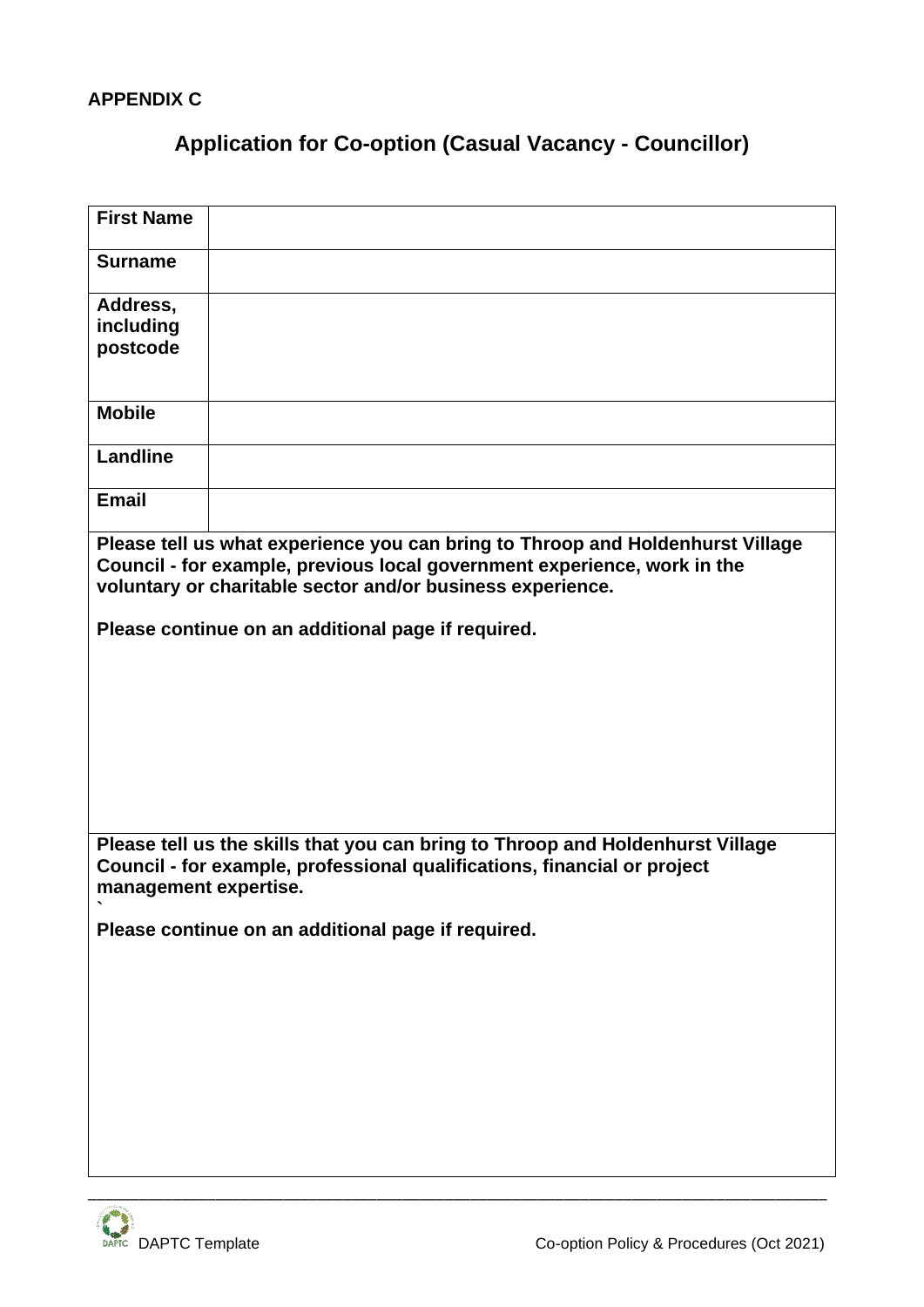| Please explain why you are interested in becoming a parish councillor.                                                    |
|---------------------------------------------------------------------------------------------------------------------------|
| Please continue on an additional page if required.                                                                        |
|                                                                                                                           |
|                                                                                                                           |
|                                                                                                                           |
|                                                                                                                           |
|                                                                                                                           |
|                                                                                                                           |
|                                                                                                                           |
| Please include any other information you would like to add in support of your<br>application.                             |
| Please continue on an additional page if required.                                                                        |
|                                                                                                                           |
|                                                                                                                           |
|                                                                                                                           |
|                                                                                                                           |
|                                                                                                                           |
|                                                                                                                           |
| Are there any questions that you would like to ask Throop and Holdenhurst Village                                         |
| Council?                                                                                                                  |
|                                                                                                                           |
| <b>DECLARATION</b>                                                                                                        |
| I declare that the information I have provided in this application is, to the best of my<br>knowledge, accurate and true. |
| Signature:<br>Date:                                                                                                       |
|                                                                                                                           |
| <b>Print Name:</b>                                                                                                        |
| <b>PRIVACY NOTICE</b>                                                                                                     |
| Throop and Holdenburst Village Council is committed to protecting and respecting the                                      |

Throop and Holdenhurst Village Council is committed to protecting and respecting the privacy of everyone and ensuring it is fully compliant under the General Data Protection Regulations and the Data Protection Act 2018. We process your personal data in accordance with the law, please see the privacy notice on our website